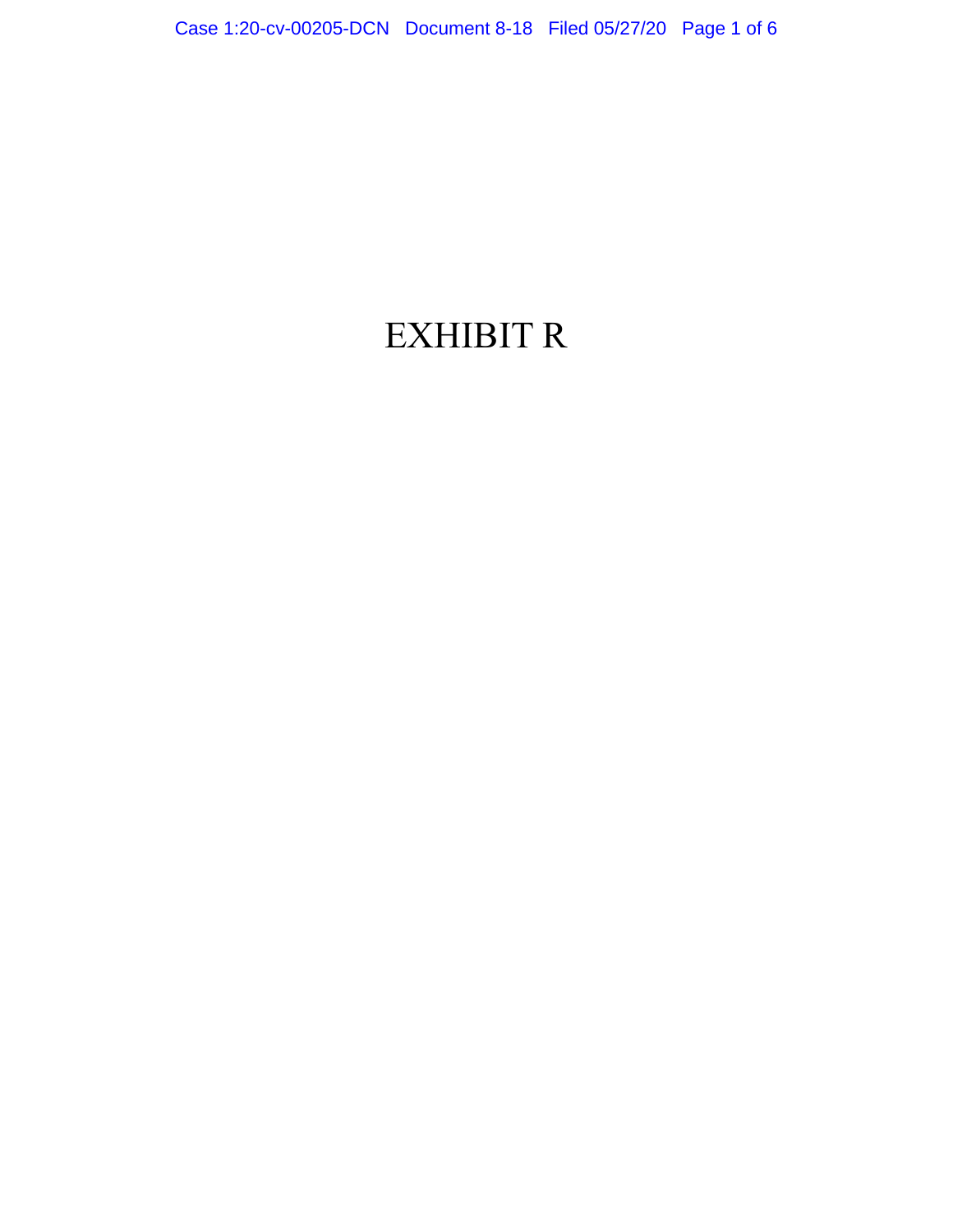## **UNITED STATES DISTRICT COURT DISTRICT OF IDAHO**

| SCOTT HERNDON, REV. JOSH JONES,            |                           |
|--------------------------------------------|---------------------------|
| REV. MICHAEL GULOTTA, REV. TIM             |                           |
| REMINGTON, GABRIEL RENCH,                  |                           |
| CHRIS SCHUELER, AND DON MARTIN             |                           |
|                                            |                           |
|                                            |                           |
| Plaintiffs,                                |                           |
| V.                                         | Case No. $2:20$ -CV-00205 |
|                                            |                           |
| BRADLEY JAY LITTLE, in his official        |                           |
| capacity as Governor of Idaho, and         |                           |
| DAVE JEPPESEN, in his official capacity    |                           |
| as the Director of the Idaho Department of |                           |
| Health and Welfare,                        |                           |
|                                            |                           |
| Defendants.                                |                           |

## **DECLARATION OF PLAINTIFF CHRIS SCHUELER**

I, Chris Schueler, am an adult, under no disability, and hereby declare the following:

- 1. I am a resident of Coeur d'Alene, Idaho, in Kootenai County, Idaho.
- 2. I am competent to testify as to the matters contained herein, I am over the age of 18, and I make this declaration based upon my own personal knowledge and experience.
- 3. I am a Christian and I believe that my faith requires corporate worship with others that share my faith.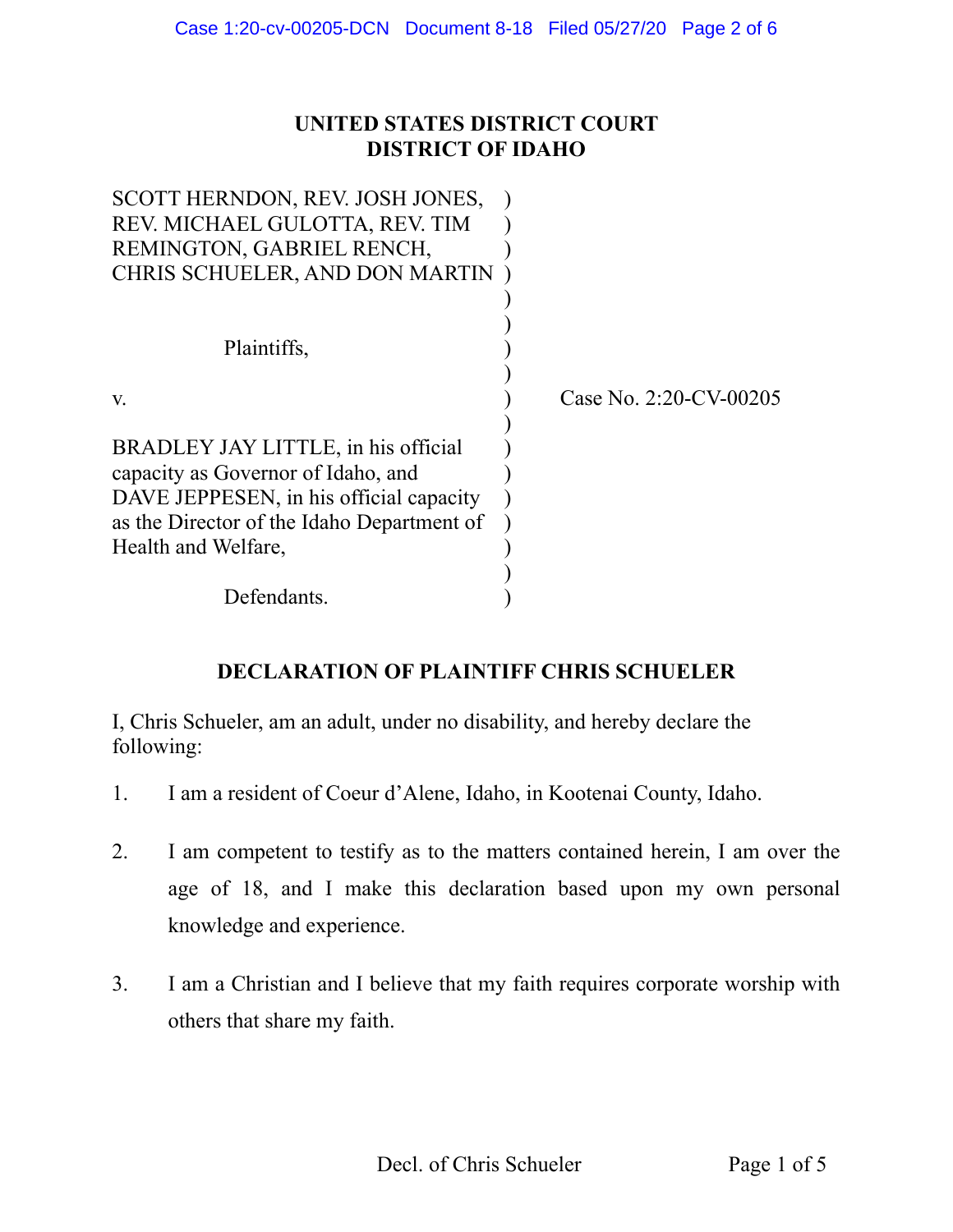- 4. As a Christian and U.S citizen, my right to engage in the free exercise of my faith through corporate worship secured in Article 1 of the U.S Constitution which states "Congress shall make no law respecting an establishment of religion, or prohibiting the free exercise thereof; or abridging the freedom of speech, or of the press; or the right of the people peaceably to assemble, and to petition the Government for a redress of grievances" has been violated.
- 5. In March 2020 my wife and I, along with our 3 children were regularly attending Sunday services in Coeur d'Alene, Idaho.
- 6. The city of Coeur d'Alene, Idaho is in Kootenai County, Idaho.
- 7. On March 25, 2020, the Governor of Idaho issued the "Stay Healthy Order."
- 8. On or about May 1, 2020, the Governor issued a statewide Stay Healthy Order.
- 9. On or about May 16, 2020, the Governor issued a new statewide Stay Healthy Order.
- 10. I have read both the original and the amended Stay-Home Order and both the May 1 and May 16 Stay Healthy Orders.
- 11. At no time during the Stay Healthy Order have I or my family been diagnosed with COVID-19 virus nor have we had any symptoms that would indicate an exposure to or infection with COVID-19 that would require us to place ourselves in a state of "isolation" or "quarantine".
- 12. The CDC states on their website that isolation "separates sick people with a quarantinable communicable disease from people who are not sick" and that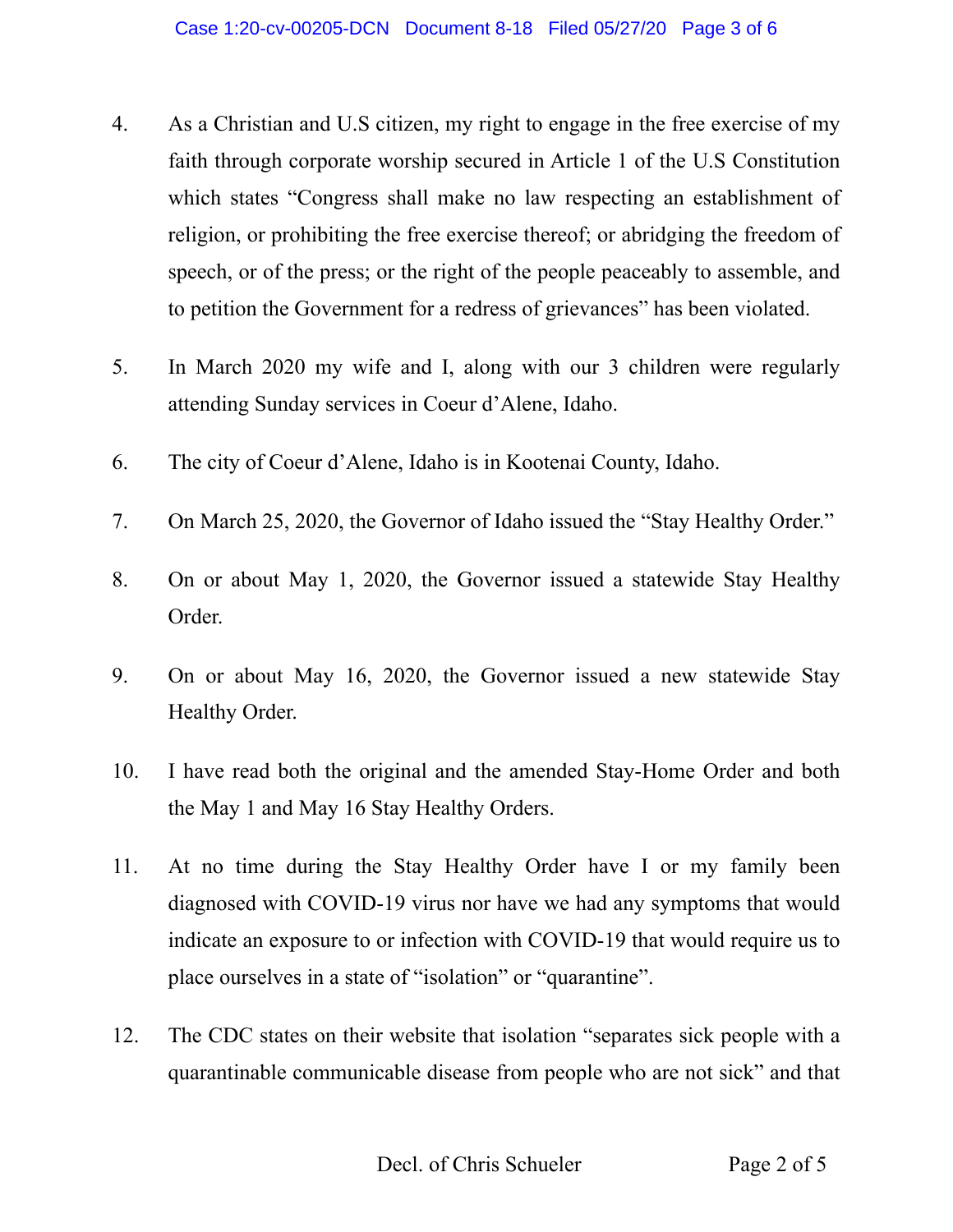quarantine "separates and restricts the movement of people who were exposed to a contagious disease to see if they become sick."

- 13. Under the definitions from the CDC there is no reason that my family and I should be required to engage in a practice of isolation or quarantine.
- 14. In section 6 of the Stay-Healthy order it states that "All people in Idaho shall immediately cease hosting or participating in all public and private gatherings and multi-person activities for social, spiritual and recreational purposes, regardless of the number of people involved"
- 15. I find it unacceptable that under Section 6 of the Stay-Healthy Order, I would be in violation of the order should I decide to hold a private gathering of immediate and extended family or friends who are not in any way sick for the purpose of corporate worship in accordance with my faith, even in my own home.
- 16. I was able to spend time in grocery stores with dozens, and in some case hundreds, of other shoppers buying food, breathing the same air and touching food and other products that were handled by other shoppers and store employees without this being seen as a threat the health of others. How then is gathering with my church family for corporate worship a threat? I cannot see the logic in this.
- 17. My family and I, as well as the other believers who attend our church, were not allowed to gather publicly and worship together to celebrate the most important day in the Christian faith; the resurrection of Jesus Christ on Easter Sunday.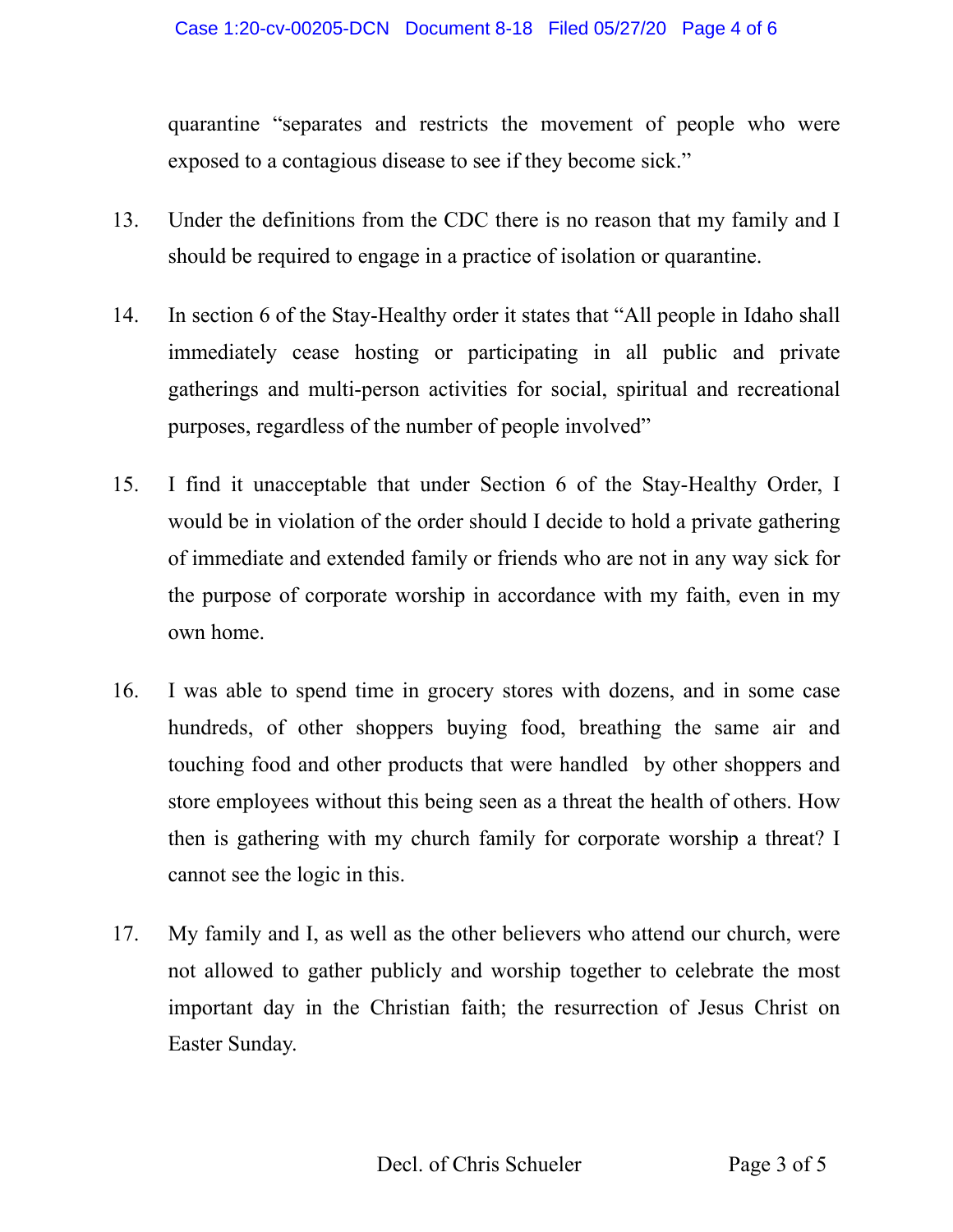- 18. By requiring state and local police to enforce the Stay-Healthy order, Governor little has made the practice of my faith illegal.
- 19. The governor's actions not only violate our U.S Constitution but also the Idaho state Constitution which defines in Section 1 the Inalienable Rights Of Man to mean that, "All men are by nature free and equal, and have certain inalienable rights, among which are enjoying and defending life and liberty; acquiring, possessing and protecting property; pursuing happiness and securing safety."
- 20. While the threat of Covid-19 infection to certain individuals can be a serious and even life-threatening event, it has not proven to be so for the general public. I believe that we can care for the most vulnerable, under any threat to their health, without requiring those who are healthy to be in a state of what amounts to "house arrest."
- 21. What I fear now, is that if Governor Little and the unelected head of the Idaho Department of Health and Welfare are allowed to suspended the rights of the citizens of Idaho under both the State and U.S. Constitution with the Stay-Healthy Order, there is nothing stopping them in the future from simply declaring anything a "health emergency," whether real or imagined, in order to violate further Constitutional rights in the future without any sense of due process.
- / / / /  $/$  / / /